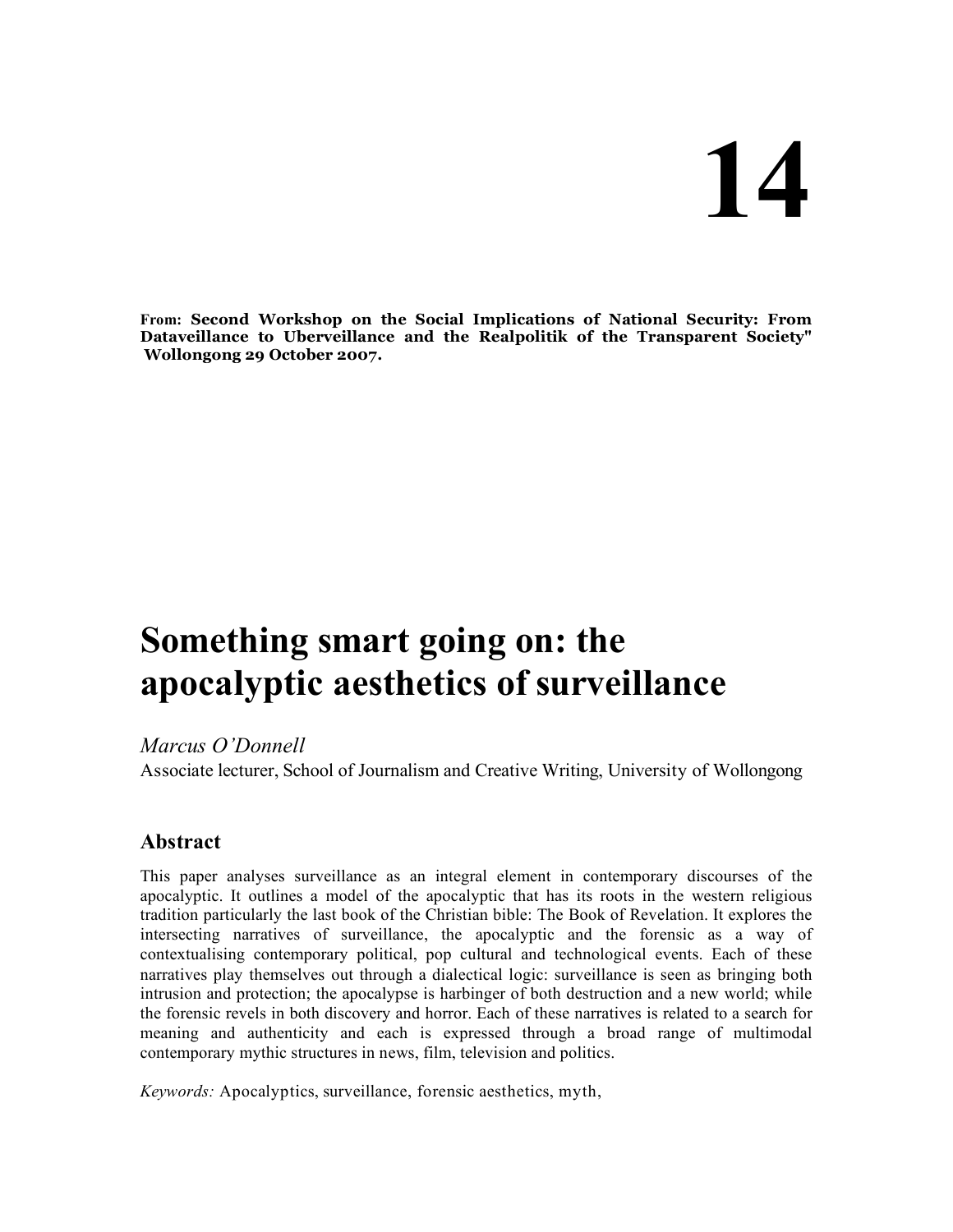## **1 Introduction**

Walking down the street, getting money from a bank ATM, entering a building, countless times every day we are warned by signs: "You may be photographed while…". The intensity of this visual surveillance is matched by the voice heard every time we que for a telephone service: "This call may be monitored for…" The technological eye and ear have become ubiquitous parts of our everyday.

A recent study calculates that if you live in London – the most surveilled of modern cities – you will appear on camera some 300 times a day just going about your normal business. (Van Melik et al 2007:26). The London CCTV system – one camera per 15 inhabitants – played a starring role in the media stories of the capture of those associated with the so-called July 2007 "Doctors Plot" which saw failed bombings in London and Glasgow. A *Time* magazine report on the bombings referred to "London's wondrous surveillance system" and quoted U.S. Senator Joe Lieberman's praise of that system:

"The Brits have got something smart going. They have cameras all over London… I think it's just common sense to do that here much more widely." (Ripley 2007)

What once would have been tagged "Orwellian" is now called "wondrous" and lauded as "common sense". In fact in an age where "Big Brother" has become a global brand quite different to the one George Orwell predicted in his totalitarian allegory *1984*, it is hard to know exactly what Orwellian is anymore. This is indicative of an increasingly complex, shifting cultural landscape that can only be understood by looking at a range of intersecting cultural narratives.

This paper explores the intersecting narratives of surveillance, the apocalyptic and the forensic as a way of contextualising contemporary political, pop cultural and technological events. Each of these narratives play themselves out through a dialectical logic: surveillance is seen as bringing both intrusion and protection; the apocalypse is harbinger of both destruction and a new world; while the forensic revels in both discovery and horror. Each of these narratives is related to a search for meaning and authenticity and each is expressed through a broad range of multimodal contemporary mythic structures in news, film, television and politics.

I will argue that understanding the contemporary aesthetics of surveillance is essential to understanding the cultural work of surveillance technologies. Firstly I will situate surveillance within the myth of the apocalyptic. Secondly I will look at how these ideas are played out in contemporary television and film through what Ralph Rugoff (1997) has called "forensic aesthetics". I will conclude with some brief reflections on how these ideas relate to the current news context and national security.

## **2 The Apocalyptic**

l

Apocalypse – Greek for revelation – is the name given to the final book of the Christian bible<sup>1</sup>, a

<sup>1</sup> The last book of the bible is also known as *Revelation* or *The Revelation of John*. It is thought to have been composed at the end of the first century CE. It's author is identified as John – "your brother who shares with you in Jesus the persecution and the kingdom and the patient endurance…on the island called Patmos because of the word of God and the testimony of Jesus" (Rev 1:9). Traditionally this "John" has been associated with the apostle John also the reputed author of the fourth Gospel. Although the exact authorship of these Johannine texts is disputed by contemporary scholars, the book is thought by some to have emerged out of a "Johannine" school within the early church, while others point to affinities with the Pauline and Synoptic traditions. (Schussler-Fiorenza 1998: 85-113)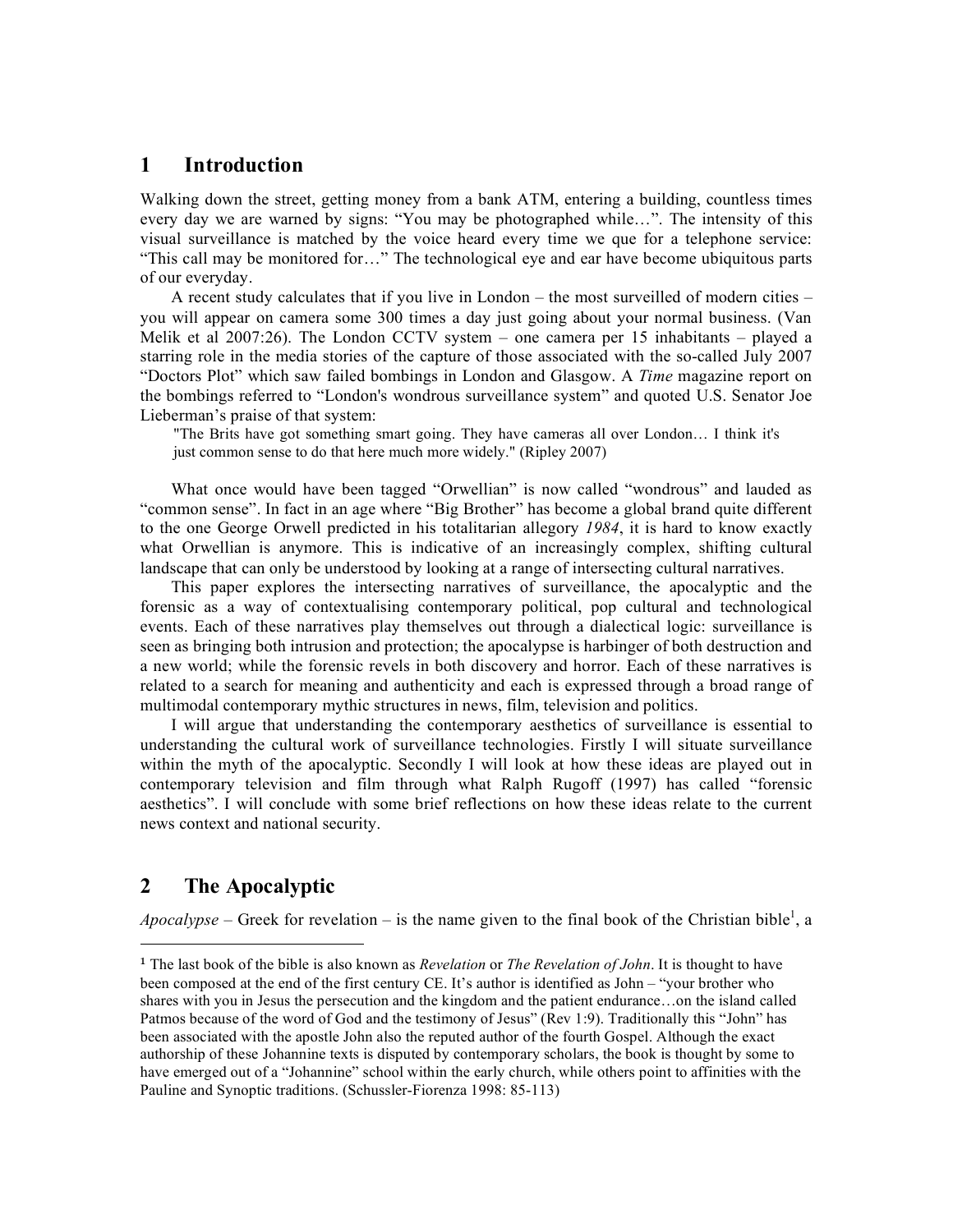highly symbolic end-time narrative of "blood-drenched scenes of nature gone deadly, war, and famine" (Quinby 1999:283). Images from this book – such as the four horseman of the apocalypse who bring famine and plague and Armageddon, the site of final conflict between the forces of good and evil – are familiar motifs of popular culture. But the apocalyptic story is not just catastrophic it is also freighted with utopic millenarian promise rooted in the prophecy of the thousand-year kingdom of the saints (Rev 20:1-7) and the restoration of the holy city of Jerusalem. It is a story of redemption and transformation butted up against condemnation and destruction. It dramatises the dialectic between hope and fatalism, the end and the beginning, annihilation and transformation.

Scholars have long argued about what defines apocalypses as a genre (Webb 1999) but the generic definition of these ancient texts is relatively simple when compared with broader issues such as defining "apocalyptic ideology" or "apocalyptic movements". What is undisputed however is the reach, the influence and the ongoing power of the ideas, beliefs and rhetorical devices that trace their lineage to this biblical book and its genre.

The apocalyptic is a theme that has been studied widely across a range of disciplines including: history (Cohn 1970;) sociology (Robbins and Palmer 1997) literature (Ahearn 1996; Kermode 2000) rhetorical studies (O'Leary 1994) cinema studies (Sharrett 1993; Dixon 2003) visual art (Cunningham and Grell 2000) and postmodern philosophy (Dellamora 1994)<sup>2</sup>.

In both subtle and not so subtle ways the apocalyptic retains much poetic, religious and political power and is an influential individual and collective ordering force. The most obvious dimension of this influence can be seen in connections between the many current discourses of crisis – the war on terror, environmental collapse, threatening epidemics such as SARS and HIV – and the common understanding of the apocalyptic as cataclysm. Although the Christian apocalyptic forms the main context for this study it is important to note that the biblical story is not an isolated work it belongs to a genre of ancient middle eastern texts that deal with similar issues and share similar literary forms (Hultgard 1998). It could in fact be argued that the clash of competing Jewish, Christian and Islamic apocalyptic narratives is fundamental to understanding contemporary international relations and national security. (Gorenberg 2000; Juergensmeyer 2001; New 2002).

In this context I have previously argued (O'Donnell 2005) that the rhetoric of George W. Bush in his construction of the war on terror and homeland security is firmly rooted in the apocalyptic religious world-view. In a radio address to the nation on September 15 2001 Bush began to establish a pattern in his war on terror rhetoric. Comforting and challenging a nation in shock from the attacks on the twin towers he quickly established that moment as an ongoing conflict and reiterated that it would be "a different kind of conflict against a different kind of enemy".

This is a conflict without battlefields or beachheads, a conflict with opponents who believe they are invisible. Yet, they are mistaken. They will be exposed, and they will discover what others in the past have learned: those who make war against the United States have chosen their own destruction.

Underlying this implied promise of victory was this presidential caveat: "We have much to do and much to ask of the American people. You will be asked for your patience, for the conflict will not be short. You will be asked for resolve, for the conflict will not be easy. You will be asked for your strength, because the course to victory may be long." This rhetoric of test and endurance is strikingly similar to the calls at the beginning of the *Book of Revelation* in the seven letters to the seven churches to whom the book is addressed:

I know your works, your toil and your patient endurance. I know that you cannot tolerate evildoers…I also know that you are enduring patiently and bearing up for the sake of my name, and that you have not grown weary. (Rev 2:2-3)

l

<sup>2</sup> This is obviously only a brief noting of select key works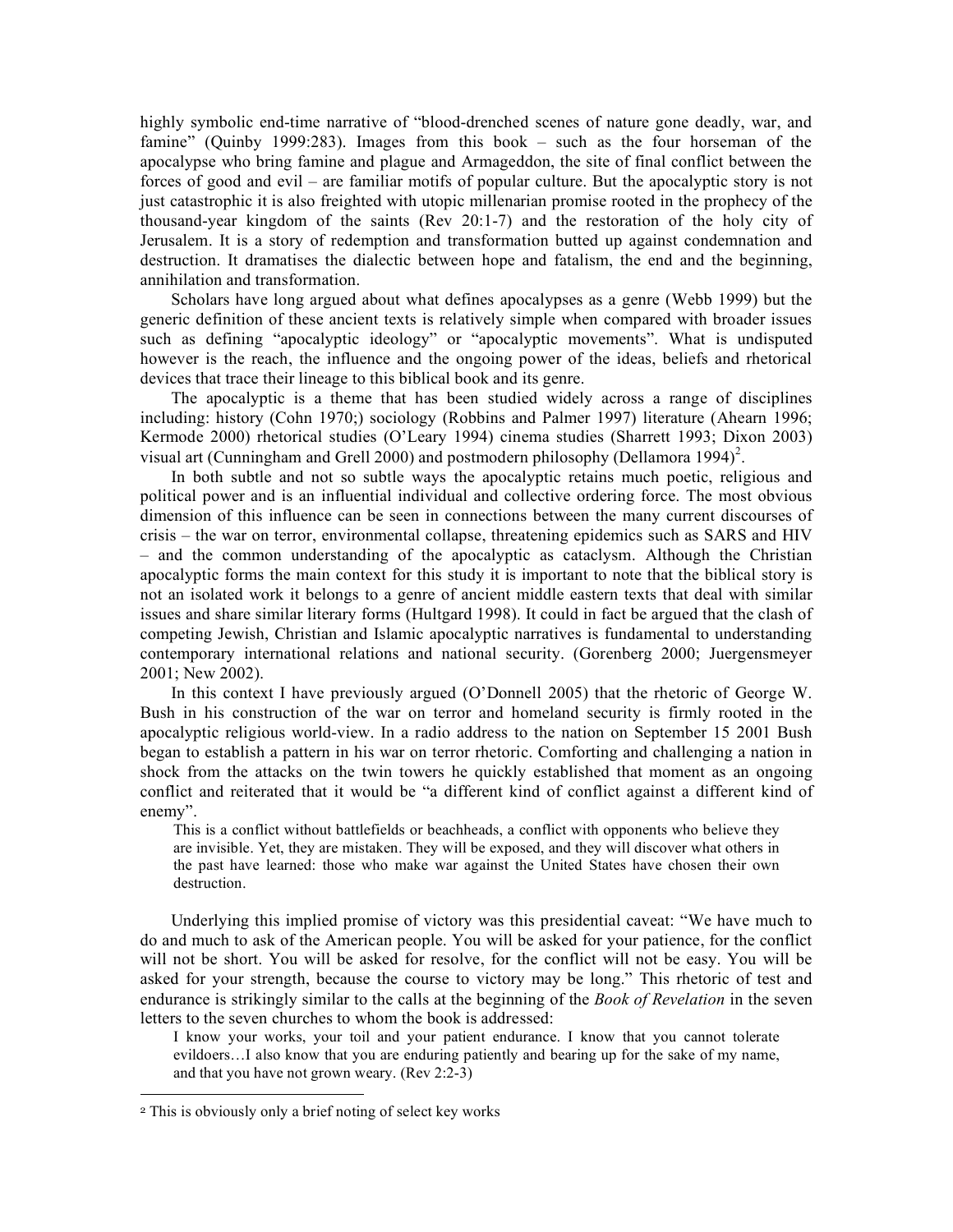To the "saints" who endure is promised a crown, a white cloak and a new name written in the book of life. The specific echoes of the language of *Revelation* and its promises would have been heard by many of Bush's Christian base and the generic language of national mission familiar from American frontierism (West & Carey 2006) meant that its power was not lost on others.

David Domke (2004) in an analysis of Bush's speeches for the eighteen months following September 11 notes a concentration on "moment and mission". He argues that this crisis discourse contributes to what he calls the Bush administration's "political fundamentalism". Calls for *imminent action* and *enduring commitment* create a strategically powerful discourse. He writes:

When combined these time focused emphases become politically potent: They allowed the administration to push for immediate action on specific policy goals [Patriot Act; establishment of Homeland Security Department; doctrine of pre-emption] with others' questions dismissed, and to justify these desires as unchallengeable steps in a God-ordained, long term process. (2004:64)

In the next part of this paper I want to explore three other less obvious but not unrelated aspects of the rhetoric of the apocalyptic that also have telling implications for current discourses of national security and surveillance. Firstly I will look at a set of ideas that cluster around, sight, secrets and surveillance in the context of what Lee Quinby (1994) has called the technoapocalypse. Secondly I will look at the visceral embodiment of these ideas in what Tina Pippin and other scholars (Pippin 1999; Gomel 2000) have called "the apocalyptic body". Thirdly, both these ideas are related to one of the central images of the apocalyptic literature: the Beast and his mark.

# **3 Strange things**

From the opening verse of the *Book of Revelation* we know that this text is about secrets: a "revelation" of strange things that "must soon take place" made known by a message from an angel. (Rev 1:1) As the visionary journey unfolds the extent of access is also revealed:

After this I looked, and there in heaven a door stood open! And the first voice, which I had heard speaking to me like a trumpet, said, "Come up here, and I will show you what must take place after this." At once I was in the spirit, and there in heaven stood a throne, with one seated on the throne! And the one seated there looks like jasper and carnelian, and around the throne is a rainbow that looks like an emerald. (Rev 4:1-3)

Readers of this text are invited into a secret world – through a door into heaven – they are given access to esoteric knowledge but they are also shown how deeply forces conspire in the unfolding of the cosmic drama. Gerard Von Rad argues that one of the messages of Jewish apocalyptic writing is that "the last things" can be known and exactly calculated but that this knowledge is only open to the initiated, this is why the key textual device of this genre is the esoteric cipher. The gnosticism of these texts goes to the heart of the apocalyptic world view: "He who understands the secrets understands what holds the world together in its inmost being" (Von Rad 1975:302).

The other side of this access to mysteries and esoteric knowledge is the knowledge that you too are known, fully known. The one who grants access to this new knowledge is "the one who searches minds and hearts, and…will give to each of you as your works deserve" (Rev 2:23). The story of revelation is one of both secrets and surveillance.

The seven letters to the seven churches to whom *Revelation* is addressed all follow a set formula. The refrain of these letters is: "I know." The Son of Man whose eyes are like a flame of fire sees all, knows all and judges all: "I know your works…I know your patient endurance…but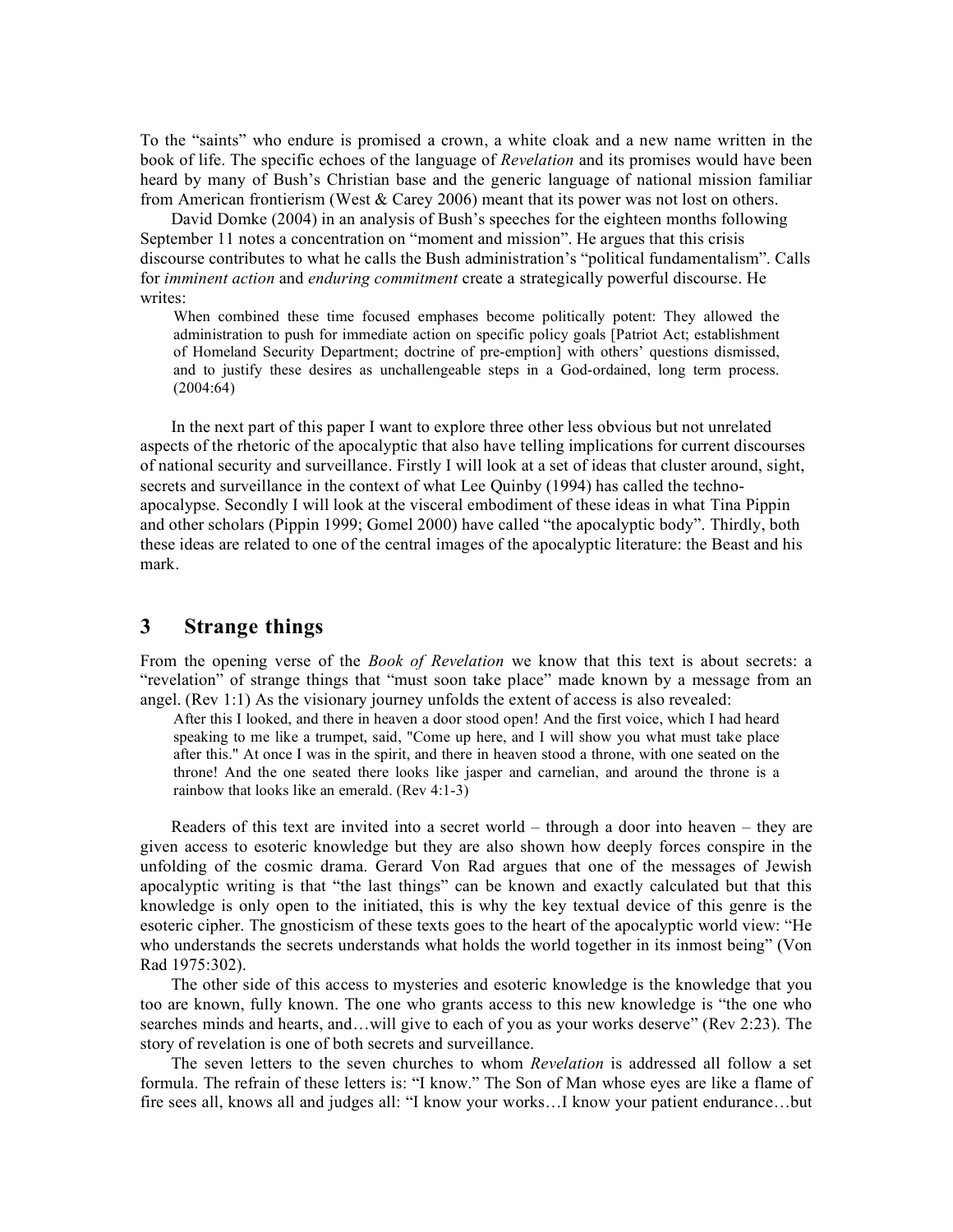I also have this against you….For those who conquer I promise…" Surveillance, endurance and promise form the rhetorical rhythm of the *Book of Revelation*. As Henry Maeir puts it:

As the readers travel with John to the heavenly throne room, where he unveils to them a vision of a slain lamb with seven horns and seven eyes, "which are the seven spirits sent out into all the earth," the audience, already revealed to itself in the seven letters, knows that it has entered a world of perfect universal surveillance. It responds to John's unfolding visions as an observed audience. This depiction of an all-seeing God is a commonplace in both Jewish and early Christian apocalyptic literature. The omniobservant eye of God serves as a hortatory device to guarantee obedience in the face of coming or threatened judgment against evildoers. In apocalyptic plots of the end of the world, God plays a character who sees, records, and rewards or punishes all human actions. (1997:141)

This "omniobservant God" is at the heart of what Quinby calls the "twin millennial pillars of dread and desire" (1999: 284): the desire to know and embrace the great cosmological secret and the simultaneous dread of being completely known and thus perhaps judged unworthy to share in the promise of that secret world. These dual apocalyptic impulses are deeply entrenched in western culture, and play out across three different modes of contemporary apocalyptic thinking: the divine apocalypse, the technological apocalypse and the ironic apocalypse (Quinby 1994: xvxvi). The divine mode includes both fundamentalists from the American right as well as Latin American proponents of liberation theology. The ironic mode reflects the nihilistic and absurdist tendencies of post modern philosophy. The technological mode includes both narratives of technological devastation (from nuclear to environmental) and technological salvation (from life saving technologies to visions of a utopic world order).

### **4 Techno-apocalypse and the Beast**

Although Quniby's three apocalyptic modes are a useful typology, she herself notes that expressions of the apocalyptic often cluster across modes with surprising effects. One of the reasons why the apocalyptic is such a buoyant form – expressing itself in movements as diverse as dissenting religious movements in the European middle ages (Cohn 1970) the Puritan settlement of America (Boyer 1992) and the Russian revolution (Rowley 1999) – is the almost viral way it combines and recombines across these various modes of expression.

The techno and divine modes have converged in recent years in a variety of significant ways. This was particularly notable in the countdown to the year 2000. A number of scholars have noted (McMinn 2001; Tapia 2002; Schaefer 2004) the convergence of techno and divine apocalyptic in discourses surrounding "Y2K" computer systems meltdown. These studies throw some light on apocalyptic attitudes to both earthly and heavenly technologies of surveillance.

Many respondents in Tapia's study of the "millennialist" Christian response to Y2K, saw technology as an "evil" force that fragmented society. They argued that it was an "idol" that turned people away from God. (278). Schaefer points out that although many "evangelicals evidently feared that society's increased dependency on technology….might usher in worldwide domination by the Antichrist… their stance toward globalism and technology is both paradoxical and ambiguous. Committed to spreading their message by every (legitimate) means possible, evangelicals do not hesitate to employ technological advancements in production, mass communications, and travel to help them reach their goal." (Schaefer 2004:98)

This ambiguous relationship between millennial evangelicals and technology can be also seen in one of the most popular contemporary mass communications of the apocalyptic: the best selling *Left Behind* series of "prophecy novels" from evangelical leader Tim LaHaye and novelist Barry Jenkins. The twelve part series fictionalises the events of the *Book of Revelation* narrating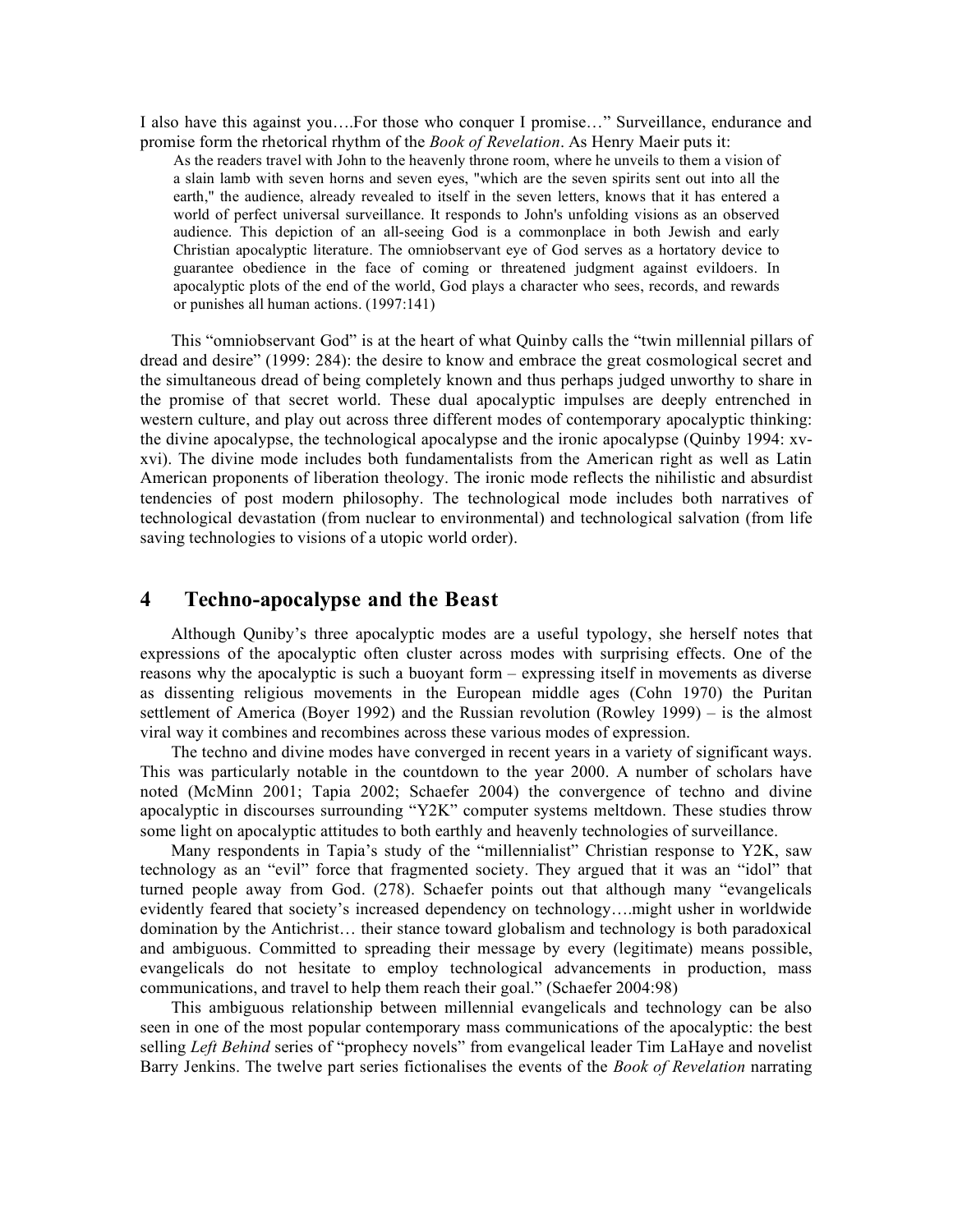the last days after God's chosen are "raptured"<sup>3</sup> up to heaven and non-believers and not-quiteright Christians alike are left behind to endure the "tribulation" or the reign of the Antichrist.

The series is something of a publishing phenomenon. The first novel was published in 1995 and several novels in the series have topped the bestseller lists. According to *Newsweek* (Gates 2004) the events of September 11 boosted the sales of the 2001 instalment, *Desecration*, which became the best selling novel of that year. Presales of the final instalment published in 2004 reached 2 million and all up the series has sold some 62 million copies.

At the heart of the series is the work of the Tribulation Force who spearhead an underground resistance movement that battles the Antichrist and his "council of ten". In his analysis of the novels Glenn Shuck (2005) points out that surveillance technologies are integral to both the work of the Antichrist and the Tribulation Force. He contrasts LaHaye and Jenkin's "beast system" with the "network culture" of social theorist Manuel Castells and shows how both the Antichrist and the Tribulation Force display implicit understanding of the interaction between, new technologies and new decentralized flows of global capital.

The success of the Tribulation Force depends on its ability to clone vital components of the network culture – the Beast system it seeks to resist. Operatives require flexibility, the latest technologies, ultra modern weapons, mobility and a decentralized organizational logic. They even understand image and the possible benefits of deception in a world characterized by confusion and uncertainty. (Shuck 2005:110)

The image of the Beast that both Shuck and the authors of *Left Behind* rightly take as a metaphor for the totalizing power of the anti-God forces of apocalyptic times is a key symbol in the *Book of Revelation*. There are two Beasts referred to in chapter 13, the first Beast rising from the sea and the second Beast rising from the land. The first Beast has ten horns and seven heads and immediately assumes an irresistible position of power in the complex mythological system of *Revelation*:

One of its heads seemed to have received a death-blow, but its mortal wound had been healed. In amazement the whole earth followed the beast. They worshiped the dragon, for he had given his authority to the beast, and they worshiped the beast, saying, "Who is like the beast, and who can fight against it?"….Also it was allowed to make war on the saints and to conquer them. It was given authority over every tribe and people and language and nation, and all the inhabitants of the earth will worship it, everyone whose name has not been written from the foundation of the world in the book of life of the Lamb that was slaughtered (13:3-8)

This introduction of the Beast couples him with the Dragon previously identified with Satan (12:9) and places his power over all the earth in the context of an earlier battle between the forces of God and the forces of Evil staged in the previous chapter. The second Beast has "two horns like a lamb and it spoke like a dragon" and it acts as the lieutenant of the first Beast forcing all to worship this master. It is this second Beast that inaugurates the "Beast system": the mark of the beast that attributes all economic and social status to those who are marked as followers.

It performs great signs, even making fire come down from heaven to earth in the sight of all; and by the signs that it is allowed to perform on behalf of the beast, it deceives the inhabitants of earth, telling them to make an image for the beast that had been wounded by the sword and yet lived; and it was allowed to give breath to the image of the beast so that the image of the beast could even speak and cause those who would not worship the image of the beast to be killed. Also it causes all, both small and great, both rich and poor, both free and slave, to be marked on

l

<sup>3</sup> The idea of the rapture proposed by some Christians does not come from the Book of Revelation like most other key elements of apocalypticism but is based on a literal interpretation of 1 Thessalonians 4:16- 18: "For the Lord himself will descend from heaven with a cry of command, with the archangel's call, and with the sound of the trumpet of God. And the dead in Christ will rise first; then we who are alive, who are left, shall be caught up together with them in the clouds to meet the Lord in the air; and so we shall always be with the Lord. Therefore comfort one another with these words."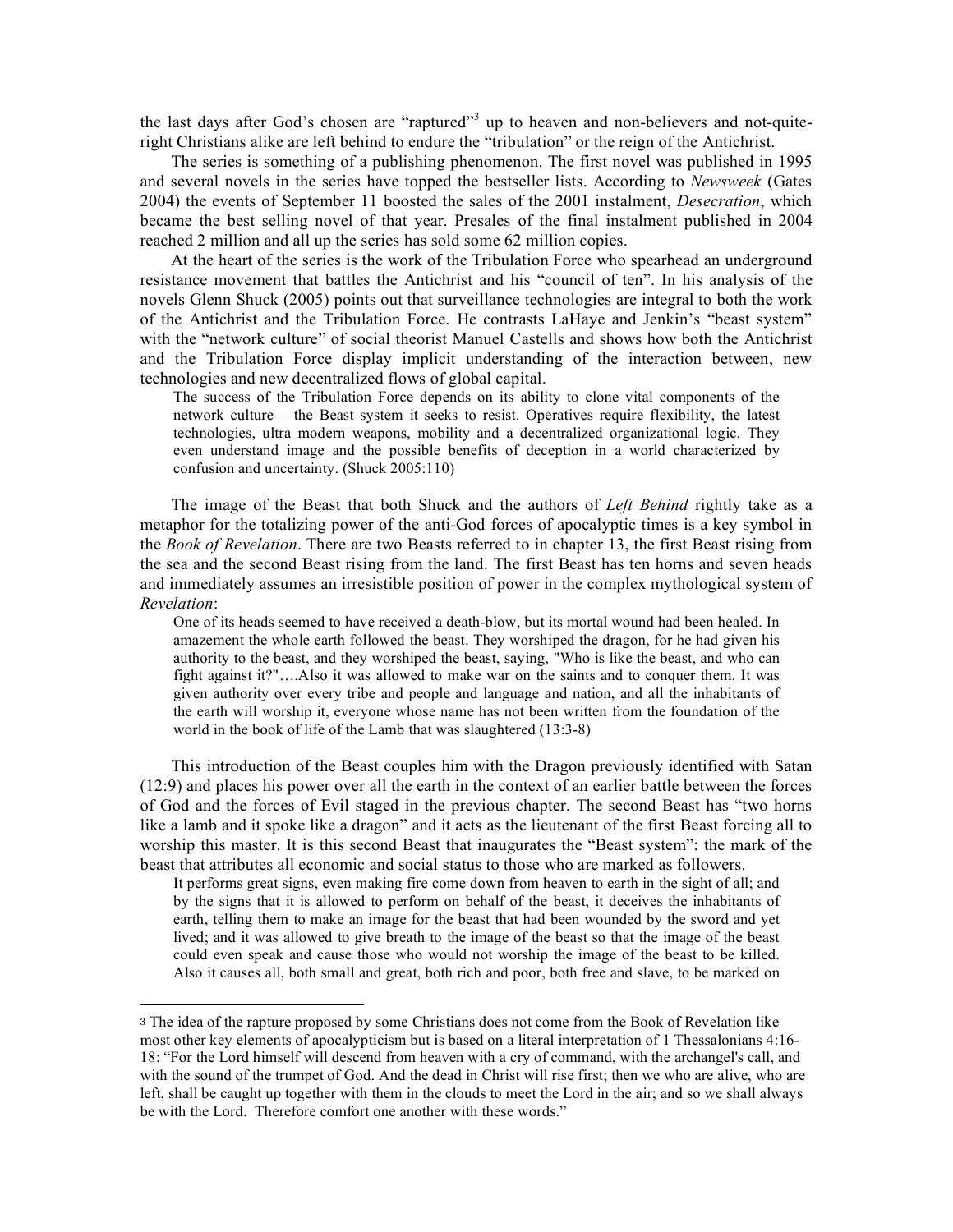the right hand or the forehead, so that no one can buy or sell who does not have the mark, that is, the name of the beast or the number of its name. This calls for wisdom: let anyone with understanding calculate the number of the beast, for it is the number of a person. Its number is six hundred sixty-six. (13:13-18)

For the original audience of *Revelation* the Beast had a clear lineage that linked to both similar figures in Jewish mythology and the imperial cult of the Roman emperor. Thus they understood the Beast in both cosmological and localized political terms (Schussler Fiorenza 1991:82-87). In the Middle Ages the Beast was linked to the Antichrist figure who become a vital part of the apocalyptic legend (Rusconi 1998). Both the figure of the Beast and the Antichrist still function today as a lightening rod for cosmological and political conspiracy. Google searches will identify numerous current candidates for the Antichrist including the Pope, Barak Obama, George Bush and Vladimir Putin. This game of spot the Antichrist has a long tradition from the writings of Joachim de Fiore and Nostradamus to contemporary conspiracy websites and feeds the rhetoric of secrets and signs that I have argued is essential to an understanding of the apocalyptic. This vision of the Beast and the Beast System also clearly mirrors the you-are-with-us-or-you-arewith-the-terrorists language of the war on terror. In the mythological system envisaged in this chapter of *Revelation* those remaining in the end times belong to one of two groups, those marked by the Beast and those whose names are written in the book of the Lamb. These positions are irrevocable and these marks of identity are indelible.

The *Left Behind* authors re-envisage this web of power and the mark of the Beast in quite a specific form which clearly links to both contemporary Christian and broader fears about technological intrusion and domination. They describe the mark not as the traditional number of the beast but as a tiny microchip inserted under the skin. Shuck (2004) summarises the functions of this Beast chip:

First, it permits believers to participate in Antichrist's economy, using their implanted chips as debit cards which eliminate fraud and speed transactions. Second, the mark gives its bearer a sense of place, specifying one of ten regional kingdoms as the bearer's homeland. Third, it conveys a permanent identity which cannot be effaced. It instantly identifies one to authorities, and suggests where one belongs, allowing Antichrist's forces to track citizens and make his kingdom more secure. Fourth, every mark bears the name of Antichrist. Finally, Antichrist displays a remarkable knowledge of consumer preferences, making provision for those who want a customized, vanity design. (54-55)

However in spite of the impressive reach of the "beast system" Shuck shows that the active resistance of the Tribulation Force introduces a new kind of post rapture activism not seen in earlier prophecy novels. He points out the "naïve" faith the authors place in the skills of the heroes to outwit the vast technological resources available to the "one world government" controlled by the novels' designated Antichrist figure Nicolae Carpathia. This is largely achieved through several well-placed moles within the Beast system. The authors' "focus on individuals acting against powerful structures may serve them textually – to a limited extent….but its wisdom appears dubious outside the realm of prophecy fiction"(107). This post rapture activism sits oddly with traditional apocalyptic ideas of fated destiny but sits well with the contemporary emergence of the politicized evangelical religious right and is cognizant with a view of apocalypticism as a mobile mythic cluster that can be successfully reconfigured by believers to bouy-up their current needs and concerns. In her reader ethnography of the *Left Behind* series Amy Frykholm (2004) notes the way the novels' framing of technologies is affecting evangelical reader's fears of technology and like Shuck she notes a developing commitment to activist millennialism: "many readers identify with the Tribulation Force as a group….a community that will overcome the isolation, competition and fearful complexity of the modern world…Jason [a reader] imagines himself not as an individual hero but instead as 'part of a secretive organization'." (129)

These narratives, however naïve, allow readers to project themselves into an increasingly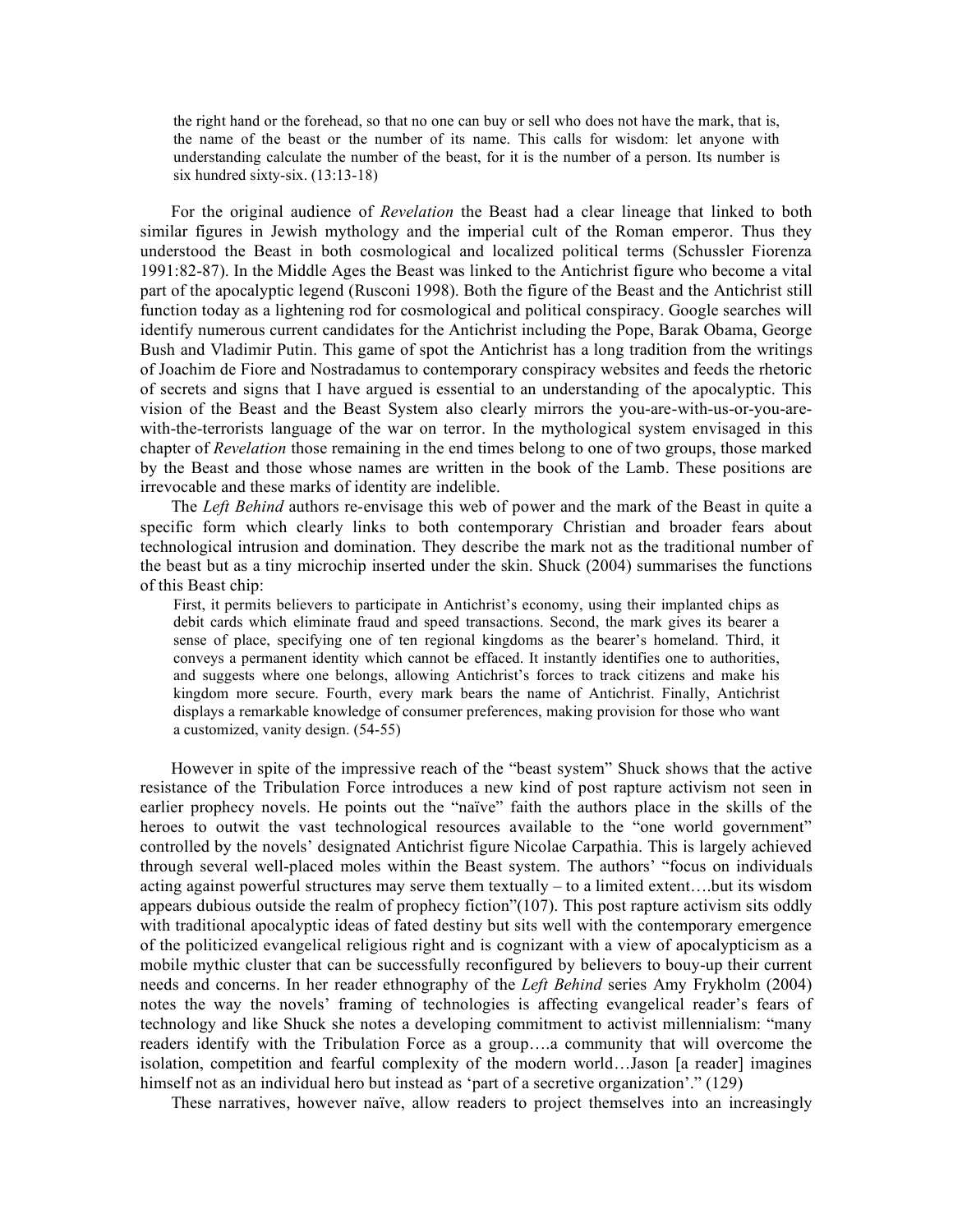complex world as actors. In both the early Christian narratives of the apocalypse and in their contemporary manifestations, secrets, signs and surveillance are essential rhetorical motifs as well as essential technologies in the divine economy of the end. These secret ciphers are embodied in particular marks of the Beast and the Lamb. The hortatory function of an omniobservant God is clear, and such a theology brings with it a particular apocalyptic subjectivity of faithful endurance – and increasingly it would seem of active engagement – which parallels more contemporary paradigms of authenticity. For millennialist Christians, those who live well under the all knowing gaze of God are seen to be living authentically: in sync with the deepest secrets that will be revealed to all at the end times. This authenticity, can now be conceptualised as a participatory event within the domain of complex networked culture rather than as merely passive resistance under the surveillance of God.

#### **5 The new authenticity and the surveilled self**

This active connection between the surveilled self and the revelation of an authentic lifestyle or real self can be seen at play in a variety of both religious and secular discourses.

Mark Andrejevic (2002; 2003) has argued that the current bonanza in reality TV programming has helped "to define a particular form of subjectivity consonant with an emerging online economy: one which equates submission to comprehensive surveillance with selfexpression and self-knowledge" (2002:253) rather than corporate or governmental control. Reality TV programs have also become in some senses "training" documentaries for what Andrejevic calls lateral surveillance: the call for good citizens to watch one another. In the new televisual economy that Andrejevic describes this willingness to subject oneself to surveillance serves as a demonstration of the strength of one's self-image.

Being 'real' is a proof of honesty, and the persistent gaze of the camera provides one way of guaranteeing that 'realness'. Further, in a teeming society wherein one's actions often go unnoticed by others, the reality of those actions can be validated if they are recorded and broadcasted – they become more real to oneself to the extent they become real for others. Submission to comprehensive surveillance is a kind of institutionally ratified individuation: it provides the guarantee of the authenticity of one's individuality. (266)

The sense of not having anything to hide is both reified and problematised by these programs. If everything is in view then both the realness and the manipulative construction of character become evident, as do the prevailing models of normative characterisation.

Surveillance data and a variety of video and audio evidence, are not just used in reality programming they are now essential plot devices in popular crime shows. Here the forensic power of surveillance data is shone on characterisations of the deviant and the criminal. Hardly an episode goes by in series like the *CSI* franchise without someone pouring over hours of CCTV footage from a crime scene. Such work is often represented as mundane but fruitful, as one amongst many forms of looking at/through evidence. Often however it comes to the forefront of the plot and takes on a more integral element linking the voyeuristic game of viewers and characters. The connections between forensic logic, the apocalyptic and visual surveillance are also evident. Like prophecy believers, television's forensic scientists are looking for the signs of the times, for portents that will help them understand reality and in each of these episodes "reality" or "evidence" is mediated through a series of visual signs.

Recently broadcast episodes 4 of two popular crime dramas, *CSI* and *Criminal Minds,* bear

 $\overline{a}$ 

<sup>4</sup> The episodes of *CSI* and *Criminal Minds* were broadcast in Australia on 29 and 30 July. As Nick Groombridge (2002) points out in his survey of CCTV imagery on popular television this method of looking to episodes "at hand" may seem random but is indicative of the widespread references in popular culture because almost any night or week's viewing can be chosen and will yield interesting "results" for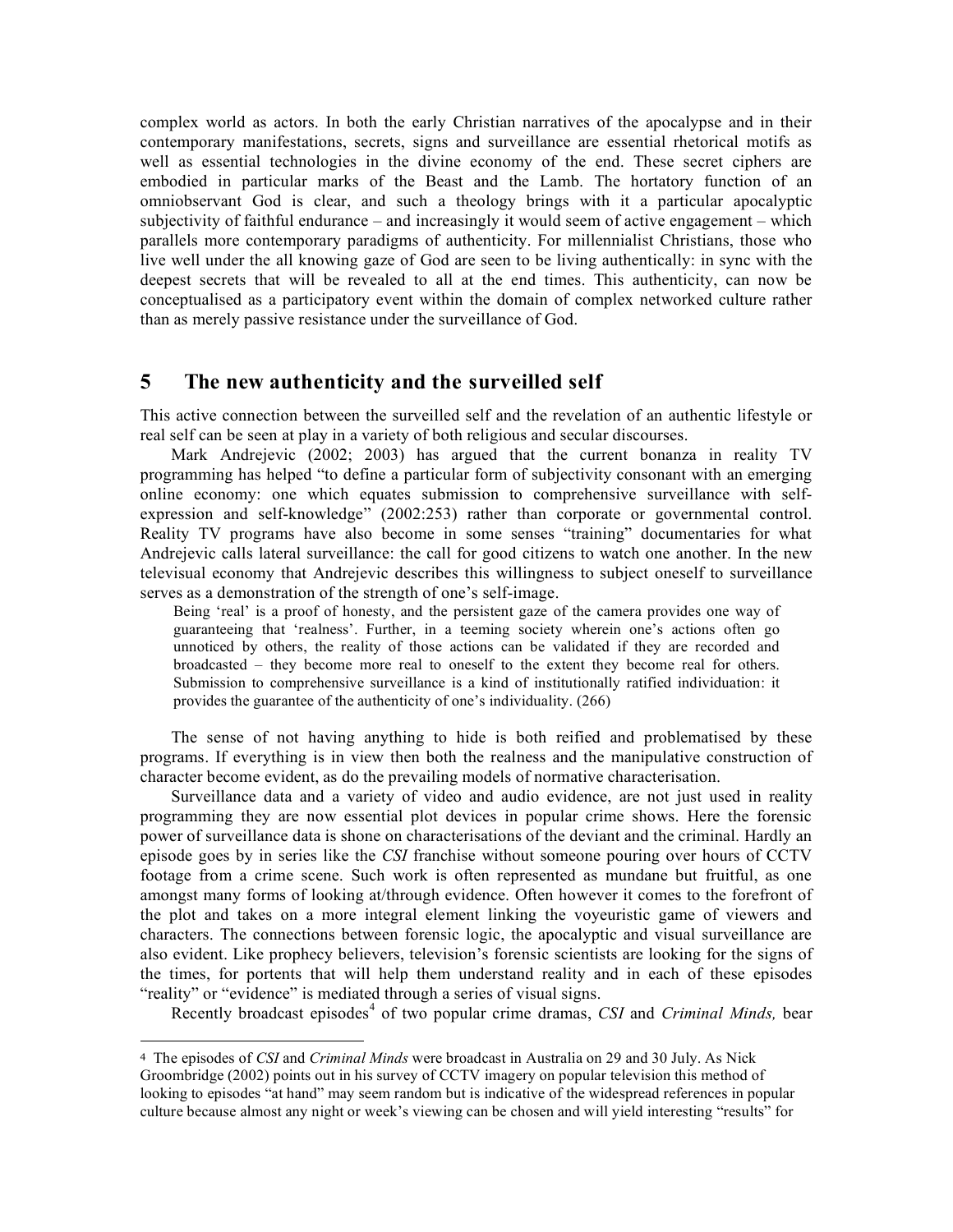this out. In an episode of *CSI* 5 , CCTV footage is used to reconstruct a complex multi-gunman supermarket shoot out. In the following episode of *CSI Miami <sup>6</sup>* it is not CCTV footage but the video extras from a pornstar victim's most recent film that provides the video evidence. In recent episodes of *Criminal Minds* surveillance footage is even more central One storyline<sup>7</sup> is constructed around a paedophile's online video auction of a child through a live web cam feed time-stamped to indicate the minutes and hours left before the child goes to the highest bidder. The next episode<sup>8</sup> features videos of a sadistic duo who send DVDs to their victims<sup>7</sup> mothers. In each of these instances the video evidence is read by the protagonists and the viewers as a potential revelation of something real or authentic about the victims or their unknown attackers. The DVDs from the sadists for example, are read closely by the show's behavioural scientists to reveal the presence of the unseen accomplice. In a pop-psychological interpretation – a staple of this show – it is also read as an "intrinsic" element of the two criminals' "perversion." We are told that the accomplices "need" the video evidence as an artefact to share and a way of reliving their sadistic crimes.

The connections between the surveillance data and the apocalyptic moment are particularly acute in the paedophile auction episode of *Criminal Minds*. The "ticking" clock code at the bottom of the live feed, which allows paedophile voyeurs into the world of the child, is a literal marker of the countdown to the apocalyptic fate that awaits the boy when the auction is over. It is also a marker for the work of the criminalists of the FBI, who have a limited time span to decipher the images before them. It thus represents both a fated end and a hoped for salvation.

The time codes of surveillance footage marks it as a mediation of both "real" bodies and of "real" time and in shows like *CSI* and *Criminal Minds* it is the ability to read the complex evidence of space and time together that is often most revealing. This work is imaginative and psychological, it involves the players getting "inside" the heads of the criminals or reconstructing the crime after the event. It is often through staring at these surveillance images that insight occurs – in a psuedo-visionary experience – allowing a connection to be made between the after image and the real bodies of the crime.

#### **6 The forensic and the apocalyptic body**

Novelist J. G. Ballard has written of his own fascination with the *CSI* series and asks the question: "Why is it so riveting?". He finds his answer in an existential apocalypticism: the finality of the autopsy room, which he describes as the "inner sanctum" of the series:

Here the victims surrender all that is left of their unique identities, revealing the wounds and medical anomalies that led to their demise. Once they have been dissected - their ribcages opened like suitcases, brains lifted from their craniums, tissues analysed into their basic components - they have nothing left, not even the faintest claim on existence. I suspect that the cadavers waiting their turn on the tables are surrogates for ourselves, the viewers. The real crime the C.S.I. team is investigating, weighing every tear, every drop of blood, every smear of semen, is the crime of being alive. I fear that we watch, entranced, because we feel an almost holy pity for ourselves and the oblivion patiently waiting for us. (Ballard 2005)

But Andres Vaccari (2005) accuses Ballard of missing the point: yes the body on the table is

 $\overline{a}$ 

analysis. While the episodes discussed here were broadcast over two days recently in Australia they include repeats that had first aired in the United States in 2004. They thus represent a narrative of surveillance that has remained "current" over the last three years.

<sup>5</sup> "Paper or Plastic" Episode 83/Season 4 first broadcast 12/02/2004

<sup>6</sup> "Innocent" Episode 48/Season 2 first broadcast 24/05/2004

<sup>7</sup> "P911" Episode 24/Season 2 first broadcast 27/09/2006

<sup>8</sup> "The Perfect Storm" Episode 25/Season 2 first broadcast 04/10/2006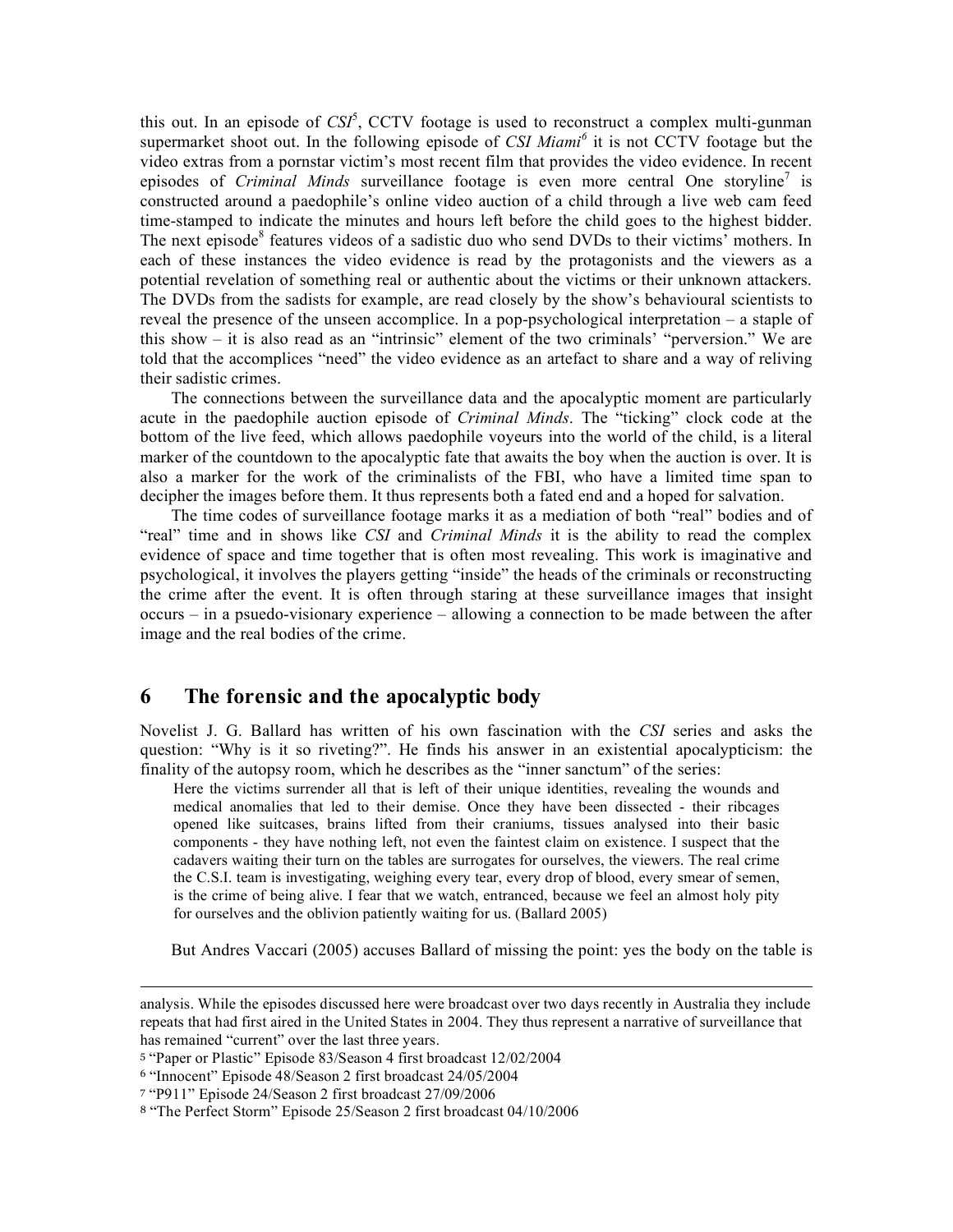key but the fantasy of *CSI* is not just psychological, there is also "a right-wing edge to *CSI*, a morally conservative paranoia":

CSI is, in fact, a parable about the War on Terror. It is full of paranoid warnings, admonitions, explorations of fear. The space the forensic investigators tread on every day is a landscape of death and remains, of accidents and rotten intentions. This is the modern traumascape, an unsafe and paranoid place, a netherworld of catastrophe and loss. No, there's no heaven; just decomposing bodies, flesh cracked open on the stainless-steel table, organic fluids and chunks of tissue under the microscope. CSI portrays a world in which we have come to accept these things as necessary and inevitable.

Investigating this televisual traumascape requires what Rugoff (1997) has dubbed "forensic aesthetics." He notes (1997:91) that "any good investigator…must have a nose…for smelling out the significance not only of seemingly trivial clues but of non-events and missing details as well." It is the overall "gestalt" of the "crime scene" that matters because "clues do not betray their secrets when directly examined; their story emerges only if they are approached obliquely." This forensic aesthetic finds surprising resonance in the Christian apocalyptic. Rugoff's "gestalt" echoes VonRad's (1975) apocalyptic "cipher" described earlier. For prophecy believers the world is in fact a "crime scene," an "after image" that follows on from the original sin of Adam and Eve (Genesis 3). And both the Christian apocalyptic and Rugoff's forensic aesthetic are corporeal narratives that depend on the trace of the body for their impact and intrigue. The aftermath of the expulsion from Eden is always a bodily experience, more specifically of the body under surveillance. Expelled from the garden Adam's first thought is of his body, a new instinct, a sensation of being watched, compels him to cover his nakedness, and quickly following this experience of bodily shame comes the realisation of bodily exertion: he will have to labour to feed and clothe the body.

As Ballard notes, in the inner sanctum of forensic dramas is the autopsy table, on the autopsy table the contemporary body is naked but not in a pre-edenic sense, here the apocalyptic signs of pain, exertion and violence are examined. The *Book of Revelation* might be read as a bizarre autopsy report of "the lamb that was slain" (Rev 5:6; 13:8) so crucial is the wounded body in this narrative. Christian commentators like to point out that it is "the lamb that was slain" who is triumphant in *Revelation*. (cf Barr 1984). Many argue that this is a remarkable image of a reverse theology of power: the weak will come to rule over the brutalising and the strong. However what is perhaps more notable is that the lamb is not the only figure in *Revelation* who is slain. The book is awash with ruptured bodies. As Elana Gomel (2000) has pointed out, *Revelation's* "baroque scenarios are shaped by the eroticism of disaster" and these erotics are double edged:

On the one hand, its ultimate object is some version of the crystalline New Jerusalem, an image of purity so absolute that it denies the organic messiness of life. On the other hand, apocalyptic fictions typically linger on pain and suffering. The end result of apocalyptic purification often seems of less importance than the narrative pleasure derived from the bizarre and opulent tribulations of the bodies being burnt by fire and brimstone, tormented by scorpion stings, trodden like grapes in the winepress. In this interplay between the incorporeal purity of the ends and the violent corporeality of the means the apocalyptic body is born. (Gomel 2000:405)

In the current environment the image of the devastated apocalyptic body – the bodies still falling from the towers of September 11, the bodies of Abu Ghraib, the bodies of starvation in Darfur – seem to elide any millennial hope. The forensic analysis of such images refuses to give up its meaning and leaves us hankering for a conjuring trick that will transform the vulnerability they do reveal.

These connections between apocalyptic bodies and the contemporary security state become acute in the world of nanotechnologies. These evolving technologies produce the mechanisms whereby human bodies become controllable nodes in an information network of somantic surveillance. "Smart-warriors" become fully mission-controlled through an array of wearable and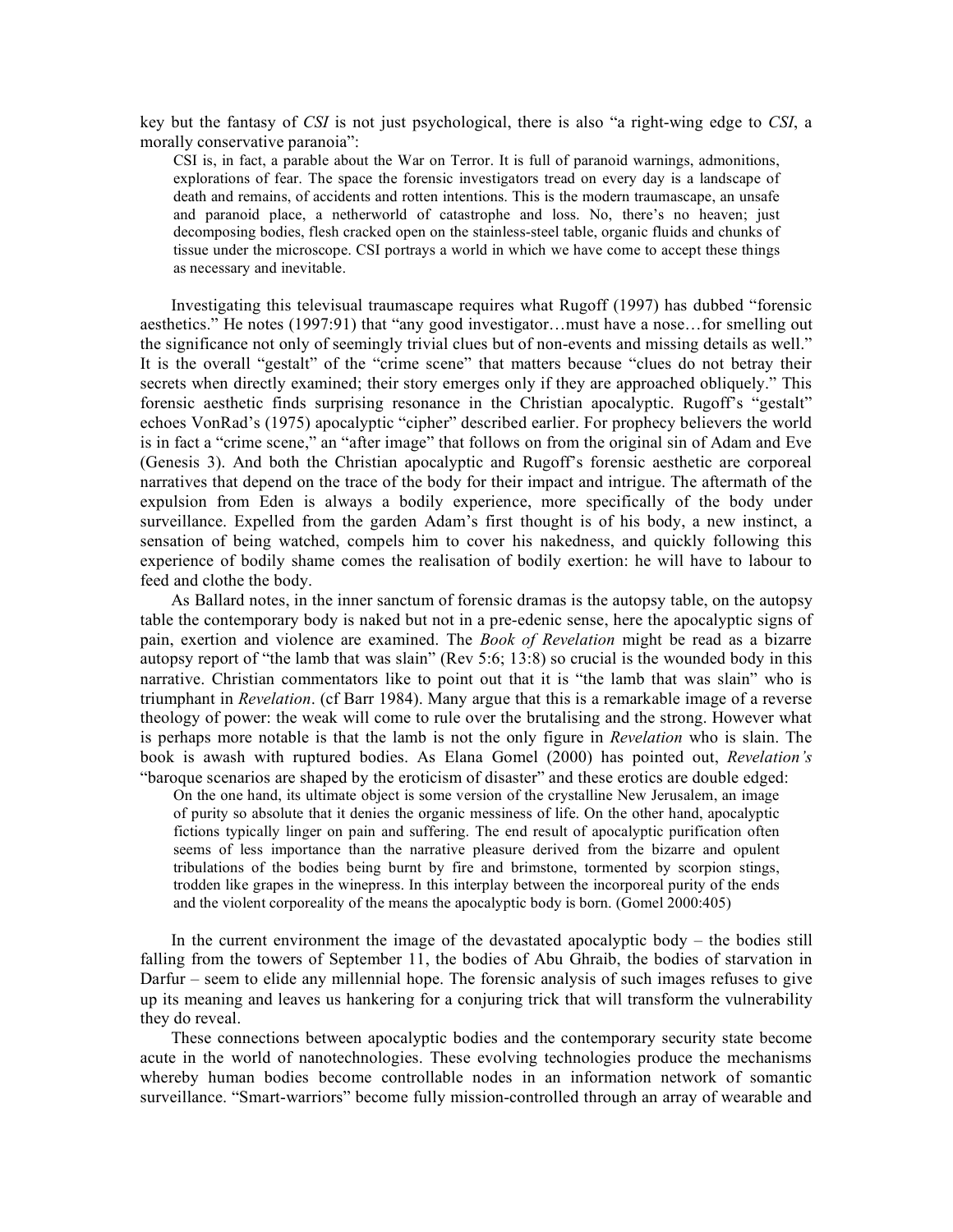inplantable technologies that see, sense and report. It is here that the discourse of future bodies oversteps the messiness of today's realities. Monahan and Wall (2007) point out that these technologies are caught between current realities and a discourse about their future potential. They note that this discursive "history of the future," also creates the necessary parameters for generous funding and development opportunities.

Discourses about the revolutionary potential of nanotech should also be read as cultural tools for conjuring those worlds into existence, while simultaneously foreclosing alternative pathways for technoscientific development…. By stressing the "new" groundbreaking features of nanoscience and nanotechnology… proponents of nanotech biomedical monitoring seek to construct a "break in time"…. or a point at which the future lifts off from the present, transporting us away from current problems and concerns. In this framing, any resistance to such bold futures is seen as increasing national vulnerability to terrorists who might not be as ethically constrained or responsible as the US. (Monihan & Wall 2007:159)

While these "bold futures" are being explored for very real military and corporate ends, in a fascinating feedback loop this discourse of the future has also found its way back into contemporary reimaginings of traditional apocalyptic bodies such as the Beast micro-chip of the *Left Behind* novels.

#### **7 The image rhetorics of surveillance and national security**

Films, television drama and popular cultural artefacts like *Left Behind* are critical players in the contemporary "image rhetorics" of securitisation (Muller 2004). We live in an environment where security – national, homeland, personal – must be configured in response to what Liotta (2005) calls "creeping vulnerabilities" as well as specific "threats". And as Barkun notes it is also an environment in which "war" and "disaster" are conflated with very real policy consequences:

It implies that all forms of emergency response must be linked, whether civilian or military, national or local. This potential breaching of boundaries between types of response mirrors the breaching of conventional boundaries among types of threats. Thus there are no longer clear distinctions between war and peace, war and crime, war and disaster. Rather myriad forms of "low intensity" conflict inhabit a transnational zone of ambiguous events (Barkun 2002:31)

This "transnational zone of ambiguous events" is not just apparent in the news and the rhetoric of politicians. As we have seen the "traumascape" of popular crime shows and the apocalyptic scenarios of prophecy novels all contribute to this ongoing sense of low intensity conflict and creeping vulnerabilities. Popular culture is not just used by viewers to try to make individual psychological sense of this contemporary situation it is also a potent tool available to advocates and policy makers. Popular image rhetorics are an essential part of conjuring the history of the future. Benjamin Muller argues, for example that "by exposing the painful procedures necessary for cheating biometrics, films like *Minority Report* only strengthen the resolve to introduce such technologies into the contemporary politics of discriminating friend from foe." He continues:

*Minority Report*, *Mission Impossible*, and other films, become the space in which the merits, dilemmas, and even considerations of political agency are evaluated. In this sense, it would seem that industry representatives and policy advocates consistently evoke Hollywood representations of biometric technologies in order to justify the introduction of such measures and even extol their virtues. (Muller 2004:286)

Michael Shapiro gives quite a different reading of this same situation. In his formulation, the hero's painful eye surgery to avoid retinal identification is a decisive movement that marks John Anderton (the Tom Cruise character) as a "subversive body".

He manifests a counter energy and goes so far as to modify his body to subvert the surveillance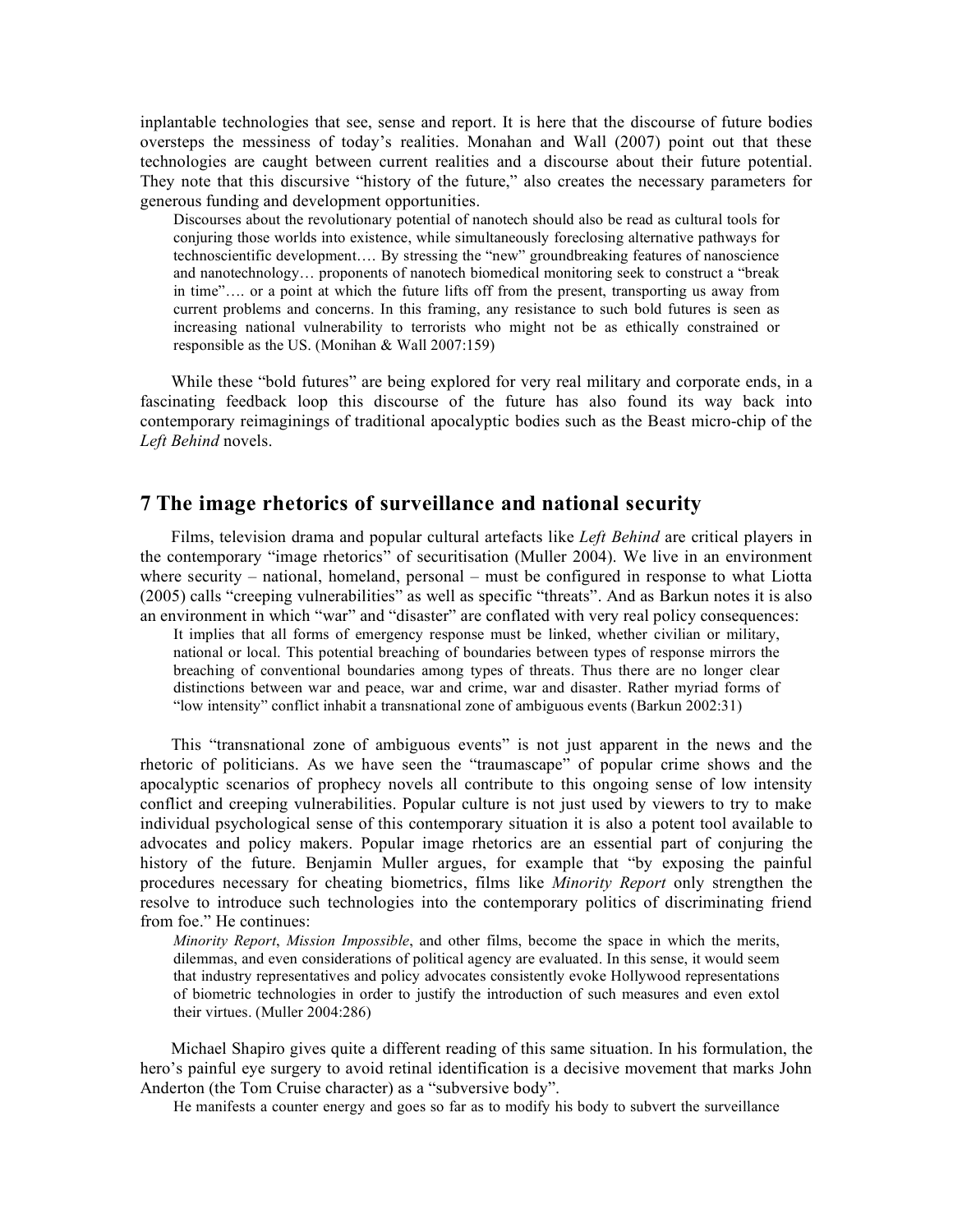system…Anderton is therefore a Deleuzian fugitive; "Everybody runs," he says when the police first try to apprehend him, and thereafter his running requires him to move in ways that allow him to escape from the coding apparatuses and exemplify the Deleuzian suggestion that there are always forms of flow that elude the capturing, binary organizations. (2005:30)

Significantly, as Shapiro points out, this is a critical movement from the opening scenes of the film where Anderton's body is choreographed as an integrated part of the surveillance machinery of the state.

*Minority Report* can and will be read both ways by audiences, critics and policy makers. And certainly overall the discourse of "the history of the future" is inherently unstable and competing fragments will ensure that is not reduced to either unadorned paranoia or easy optimism. However there is no doubt that since September 11 there does seem to have been a shift in the way that surveillance futures are conceptualized and represented. As the *Time* magazine article quoted at the beginning of this paper and much of the press coverage of the July 2007 London bombings indicates, the balance between surveillance as protection and surveillance as intrusion has tilted dramatically. As one commentator put it recently: "I think the genie is out of the bottle." Paul Levinson, chairman of communication and media studies at Fordham University told the *Washington Post* that people now have different expectations about their right to privacy. And the genie that has escaped?

"The genie is the lowest level of privacy that human beings have had in their history," Levinson says. "We just have to get used to it. It's a question of redefining what our public and private lives are." (Duke 2007)

One recent media survey (Lirtzman 2007) indicates that 70% of Americans support the increased use of surveillance cameras in public places and another shows 62% support continued wiretapping to fight terrorism (Duke 2007). *Post* writer Lynne Duke identifies Jason Bourne and Jack Bauer<sup>9</sup> as part of a culture that promotes a new "swashbuckling and romantic" view of surveillance.

In these types of adrenaline-pumping portrayals of electronic eavesdropping, reality must step aside so that Bourne (when he's not crashing a car) or "24's" Jack Bauer (when he's not torturing someone) can eavesdrop in real time, real fast. And it's always for the good, you see, because Bourne's gotta find out what sinister spook programmed him to be a stone-cold killer and Bauer's gotta save the world. The ends justify the means. No time for questions. (Duke 2007)

Certainly cries of "I'm repositioning the satellite now" or "Send the feed to my PDA" are part of the familiar patter that pretends to make shows like *24* "realistic" encounters with contemporary technologies of spying. Nicola Rafter has detected a similar "swashbuckling" attitude in another recent surveillance film: Tony Scott's *DejaVu*. Although it has the structural earmarks of classic surveillance films it bears little of the social critique. It uses a futuristic surveillance device as a principle visual element but does not use it as a plot device to critique technology or to explore the character's identity. (Rafter 2007)

But not all recent surveillance films take this approach. *The Lives of Others* has enjoyed both critical acclaim – an Oscar for Best Foreign picture – and unusually long playing seasons at Melbourne and Sydney arthouse cinemas. At its heart is a devastating critique of the East German surveillance state under the Stasi. Although the brutality of the state is represented through the ubiquity of its surveillance, the intensity of its interrogation techniques and the corruption of friend against friend that this inculcated, the film also presents a story of resistance and

 $\overline{a}$ 

<sup>9</sup> Jason Bourne is the lead character played by Matt Damon of three highly successful movies (*The Bourne Identity; The Bourne Supremacy; The Bourne Ultimatum*) about a rouge CIA assassin. Counter terrorism agent Jack Bauer, played by Kiefer Sutherland is the hero of six seasons of the high-rating television drama *24*.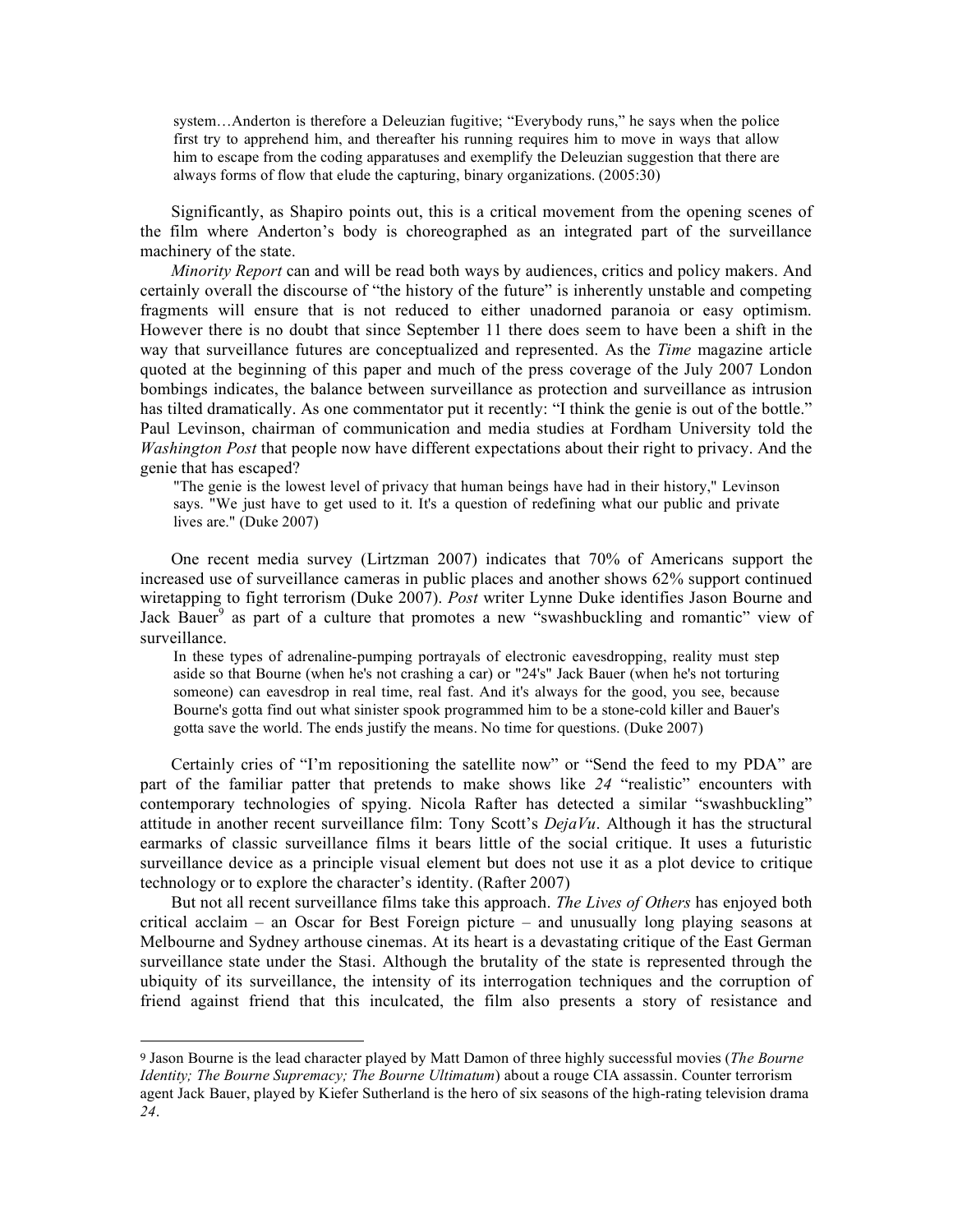transformation. This attempt to produce a transformational story has been criticised by those who believe it fails to come to terms with the severity of the East German security state (Ash 2007; Funder 2007).

What is unique about Florian Henckel Von Donnersmarck's debut feature and what troubles his critics from the point of view of history, is the portrayal of a genuine "encounter" through the mechanics of surveillance. Stasi agent Gerd Wiesler is gradually transformed through his day-today encounter with playwright Georg Dreyman and his circle of friends who have been placed under surveillance. Wiesler gradually becomes addicted to their lives as he sits in the attic of Dreyman's apartment building listening to the clumsy old reel-to-reel wire taps. His existential encounter with the lives of others leads to his taking unusual risks to protect them. Whether such risk taking would have been historically possible given the multiple levels of lateral surveillance in place during the Stasi era is not my concern here. What I find interesting is the way this narrative, this reimagining of the past, links in with contemporary narratives of surveillance as a site of authenticity. While, as we have seen, the culture of reality TV "equates submission to comprehensive surveillance with self-expression and self-knowledge," (Andrejevic 2002:253) Von Donnersmarck's film explores this relationship from the other side. Surveillance becomes not an objectifying method of control – of "othering" – but a site of existential encounter *with* the other. Both self and other are reimagined in this encounter.

#### **8 Conclusion**

 $\overline{a}$ 

The trope of surveillance is ubiquitous in contemporary culture and the reach of surveillance technology in contemporary urban spaces is constantly expanding through both technical advances and policy creep. Two metaphors have commonly been adopted to mediate reflections on cultures of surveillance. At a popular level the Orwellian figure of Big Brother has been the focal point for fears of technological encroachment on private lives. At a policy or academic level the Foucaultian Panopticon<sup>10</sup> (Foucoult 1977) has often been employed to conceptualise the modern disciplinary power of the surveillance state.

I have argued in this paper that the discourse of the apocalyptic and the forensic are deeply embroiled in contemporary cultural mediations of surveillance. These narratives allow for both a critique of surveillance cultures as well as an interrogation of unexpected resistances, opportunities, fears and new cultural spaces of the surveilled subject.

Neither of these narratives allow us to abandon the totalitarian metaphors of Big Brother and the Panopticon. As Maier (1997) notes the apocalyptic omniobservant God is a model of Foucault's panoptic watcher. But the twin impulses of the apocalyptic and the forensic: transformation and catastrophe; discovery and horror; enable us to conceptualise the cultural work of surveillance in a range of ways. One of the surprising insights that emerges at the intersection of these narratives is a story of authenticity and self discovery that shadows the wider story of state intervention that subjects identity to interrogation in quite different ways.

As media academic Paul Levinson said to the *Washington Post*: "the genie is out of the bottle." He might have added: be careful what you wish for.

<sup>10</sup> This model prison has been widely described, with its unseen watcher in the middle and its prisoners constantly on view around the perimeter. The *possibility* of surveillance at any point becomes the disciplining factor leading to extremely effective internalised self-surveillance.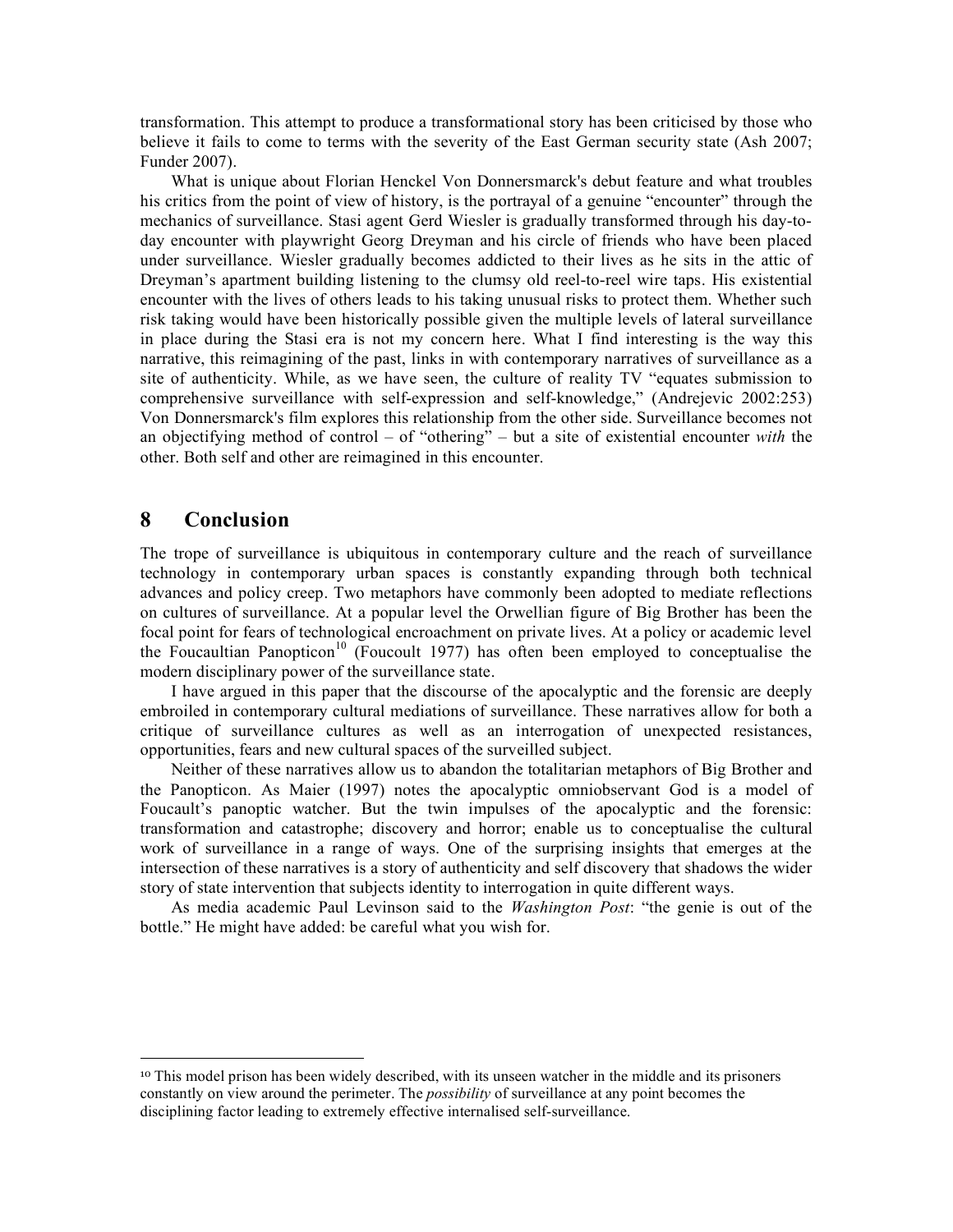#### **References**

- Andrejevic, Mark, 2002, "The kinder, gentler gaze of Big Brother: Reality TV in the era of digital capitalism," *New Media Society* 4 (2) pp. 251-270
- Andrejevic, Mark, 2004, *Reality TV: the work of being watched*, Rowman & Littlefield, Lanham, Md.
- Ahearn, Edward J., 1996, *Visionary fictions: apocalyptic writing from Blake to the modern age*, New Haven: Yale University Press.
- Ash, Timothy Garton, 2007, "The Stasi on Our Minds," *New York Review of Books*, Volume 54, Number 9  $\cdot$  May 31.
- Ballard, J., G., 2005, "In Cold Blood," *The Guardian*, June 25, available online: < http://film.guardian.co.uk/features/featurepages/0,,1512152,00.html> accessed: 28 July 2007.
- Barkun, M., 2002, "Defending against the apocalypse: the limits of homeland security," *Policy Options*, September 2002, pp. 27-32
- Barr, D.L. 1984, 'The Apocalypse as a Symbolic Transformation of the World: A Literary Analysis', *Interpretation*, vol. 38, no. 1, pp. 39-50.
- Boyer, P.S., 1992, *When time shall be no more : prophecy belief in modern American culture*, Belknap Press of Harvard University Press, Cambridge, Mass.
- Cohn, Norman, 1970, *The pursuit of the Millennium: revolutionary millenarians and mystical anarchists of the Middle Ages*, Revised and expanded edn, Maurice Temple Smith Ltd., London,.
- Dellamora, R., 1995, *Postmodern apocalypse: theory and cultural practice at the end*, University of Pennsylvania Press, Philadelphia.
- Dixon, Wheeler W., 2003,*Visions of the Apocalypse: spectacles of destruction in American cinema*, London; New York: Wallflower.
- Domke, D.S. 2004, *God willing?: political fundamentalism in the White House, the "War on Terror," and the echoing press*, Pluto Press, London
- Duke, Lynne, 2007, "Who's on the Line? These Days, It Could Be Everyone," *Washington Post*, August 12; Page D01, available online: < http://www.washingtonpost.com/wpdyn/content/article/2007/08/11/AR2007081101219.html> accessed 12 August 2007
- Foucault, Michel, 1977, *Discipline and punish: the birth of the prison*, London: Allen Lane.
- Frykholm, A.J. 2004, *Rapture culture: left behind in Evangelical America*, Oxford University Press, Oxford, England ; New York.
- Funder, Anna, 2007, "Eyes without a Face," *Sight and Sound*, May.
- Gomel, Elana, 2000, "The Plague of Utopias: Pestilence and the Apocalyptic Body," *Twentieth Century Literature*, Vol. 46, No. 4, pp. 405-433
- Gorenberg, G., 2000, The end of days : fundamentalism and the struggle for the Temple Mount, Free Press, New York.
- Gates, David, 2004, "The Pop Prophets," Newsweek, May 24, available online: < http://www.msnbc.msn.com/id/4988269/site/newsweek/> accessed 25/07/07.
- Groombridge, Nic, 2002, "Crime Control or Crime Culture TV?"
- *Surveillance & Society* 1(1): 30-46
- Hultgard, A. 1998, 'Persian apocalypticism', in J.J. Collins (ed.), *The encyclopedia of apocalypticism, Volume 1: The origins of apocalypticism in Judaism and Christianity*, Continuum, New York, pp. 39- 83.
- Juergensmeyer, M., 2003, Terror in the mind of God : the global rise of religious violence, 3rd edn, University of California Press, Berkeley.
- Kermode, F., 2000, The sense of an ending : studies in the theory of fiction: with a new epilogue, Oxford University Press, Oxford ; New York.
- Lirtzman, Michelle, 2007, "Surveillance Cameras Win Broad Support" ABC News, July 29, available on line: <http://www.abcnews.go.com/US/story?id=3422372&page=1> accessed 3 August 2007
- Liotta, P.H., 2005, "Creeping Vulnerabilities and the Reordering of Security," *Security Dialogue*, Vol. 36 No. 1, pp.49–70
- McMinn, Lisa, 2001, "Y2K, The Apocalypse, and Evangelical Christianity: The Role of Eschatological Belief in Church Responses" *Sociology of Religion*, Vol. 62, No. 2, pp. 205-220
- Maier, H. 1997, "Staging the Gaze: Early Christian Apocalypses and Narrative Self-Representation", *The Harvard Theological Review,*, vol. 90, no. 2, pp. 131-154.
- Maxwell, Richard, 2005, "Surveillance: Work, Myth, and Policy," *Social Text* 83, Vol. 23, No. 2